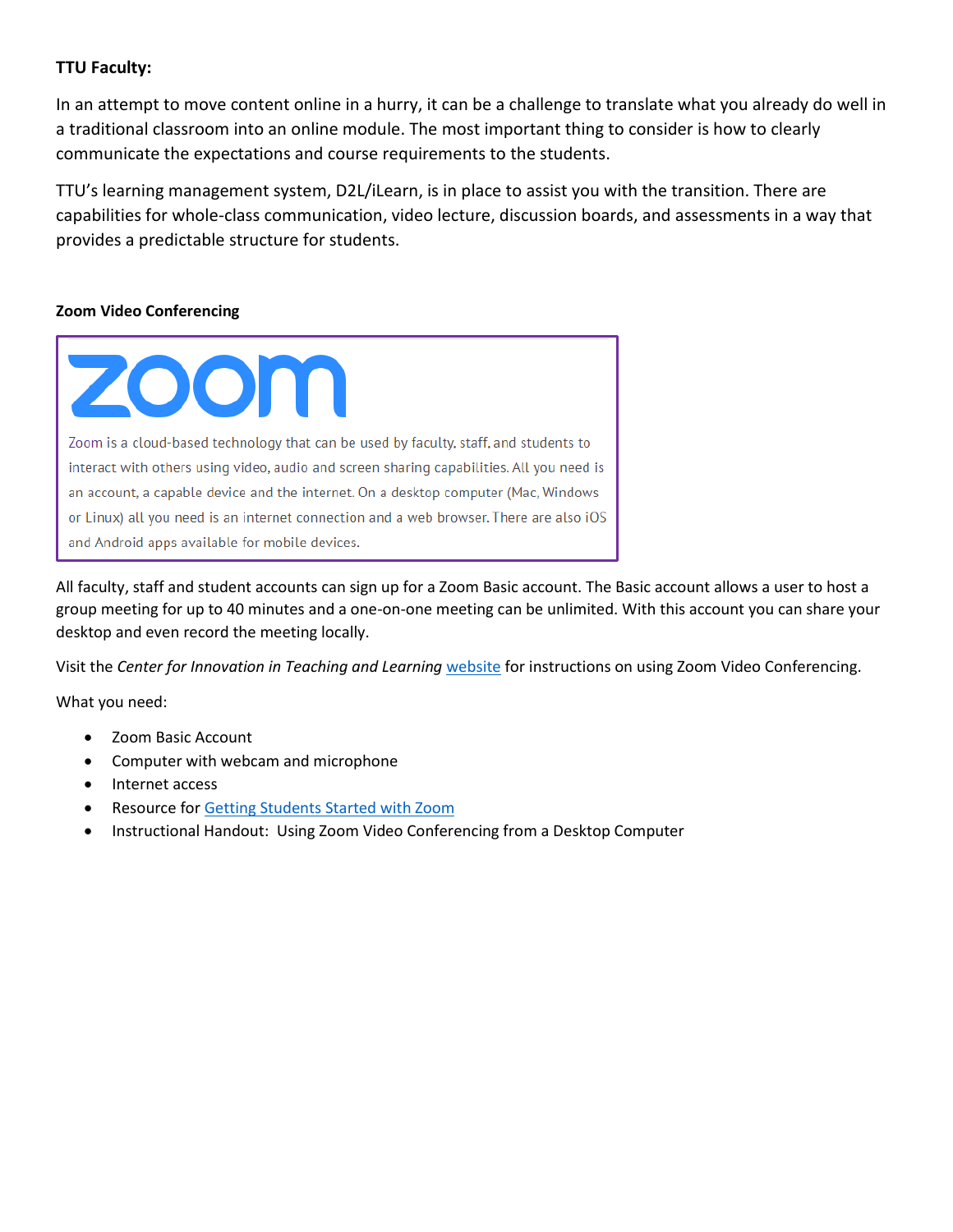### **Kaltura Media Platform**

# **KALTURA**

Kaltura is a media storage platform that allows our faculty and students to create and upload videos for classwork. It can be used for creating lecture capture videos (replacing TechSmith Relay), uploading videos you create, linking to Youtube videos, provides analytics as to viewing habits, add quiz questions into the video (even Youtube) and provides mechanical captioning. It integrates with iLearn to allow faculty and students to easily share videos.

Kaltura can be used within the *iLearn* course platform or outside of [iLearn](https://www.tntech.edu/citl/tech-services/kaltura-media/ilearn-kaltura.php) by accessing the *TnTech Media Portal*.

Visit the *Center for Innovation in Teaching and Learning* [website](https://www.tntech.edu/citl/tech-services/kaltura-media/index.php) for instructions on using Kaltura Media Platform

What you need:

- Kaltura Capture Software Download
- Computer with Webcam (optional) and Microsoft
- Instructional Handout: Convert Lecture Slides into a Kaltura Capture Video

#### **Microsoft Teams**



Visit the Microsoft [website](https://support.office.com/en-us/article/microsoft-teams-video-training-4f108e54-240b-4351-8084-b1089f0d21d7) for video training on how to use Microsoft Teams for collaboration.

How to [Create a Class in Microsoft Teams](https://support.office.com/en-us/article/create-a-class-team-in-microsoft-teams-fae422eb-58b7-4431-9ff2-a4b9b6ae7c5b?ui=en-US&rs=en-US&ad=US)

How to Add Students to a Class Team